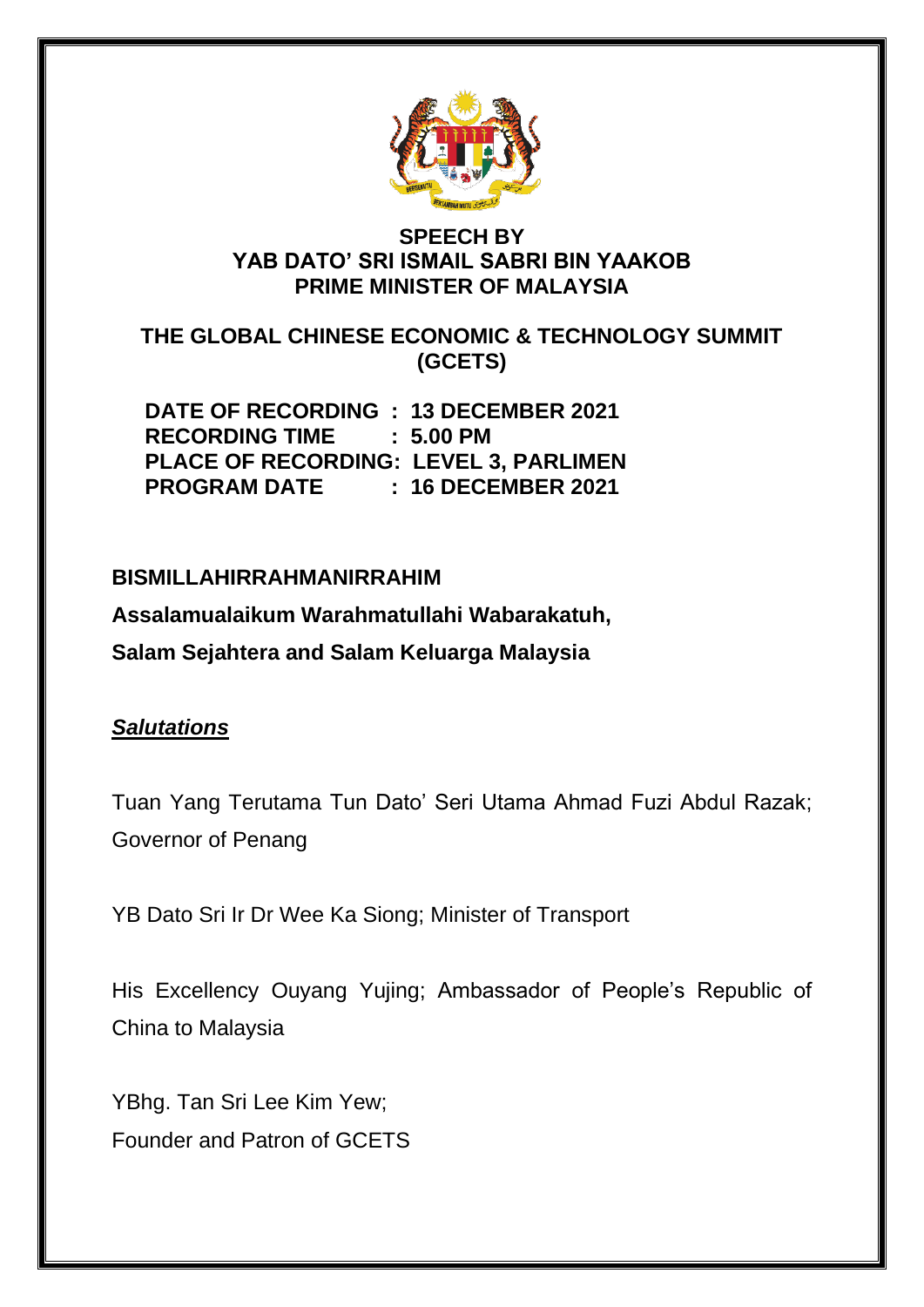YBhg. Tan Sri Michael Yeoh; Organizing Chairman, GCETS

Distinguished guests, ladies and gentlemen,

A very good morning to all of you.

*Da jia hao?*

1. Firstly, thank you for inviting me to partake in the Global Chinese Economic and Technology Summit (GCETS) 2021. A hearty congratulations to KSI Strategic Institute for Asia Pacific (KSI) for successfully hosting this important event.

2. I understand that this Summit aims to enhance business collaborations and partnerships in the digital economy and technological spheres, by providing an engagement platform and opportunities with regional and global markets.

# **Ladies and Gentlemen,**

3. The outbreak of COVID-19 last year granted us the opportunity to accelerate digital transformation. The public and private sectors were forced to embrace technology and shift operations online in a matter of weeks. Virtual meetings like today's Summit, have become a new norm for us.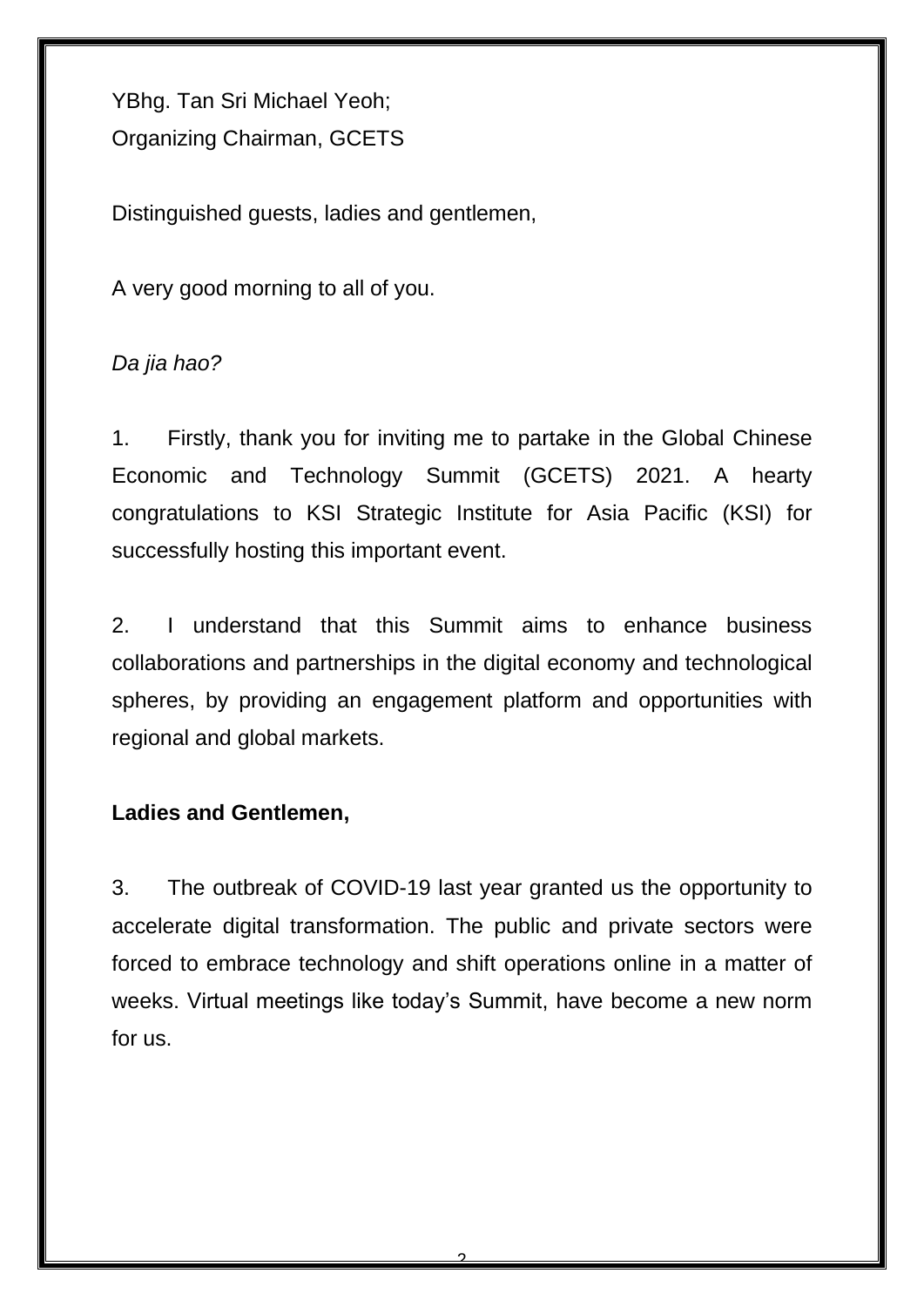4. Beyond the urgent necessity to adopt digital solutions, this shift has also improved the government's delivery systems during the crisis. This helped ensure that essential services are provided to the people in a safe and secure manner, while simultaneously responding to the ongoing COVID-19 crisis.

5. However, we should not let this shift borne out of necessity be a temporary one. Seizing opportunities emerging from innovative technologies and business models will play an important role in driving new engines of economic growth.

6. In that spirit, Malaysia launched the MyDIGITAL initiative that is part of the government's plan to accelerate Malaysia's progress to becoming a technologically-advanced economy by 2030. This initiative will be implemented through the Malaysia Digital Economy Blueprint which encourages the creation of a society deeply integrated with technology, governed by the principles of inclusivity, equitability and environmental sustainability.

7. Through the MyDIGITAL initiative, the government has set an ambitious target of creating 500,000 new job opportunities in the digital economy by implementing the following measures:

- aid **875,000** micro enterprises and SMEs to go digital via e-Commerce;
- create 5,000 startups within the next five years; and
- attract USD17.32 billion international and domestic digital investments.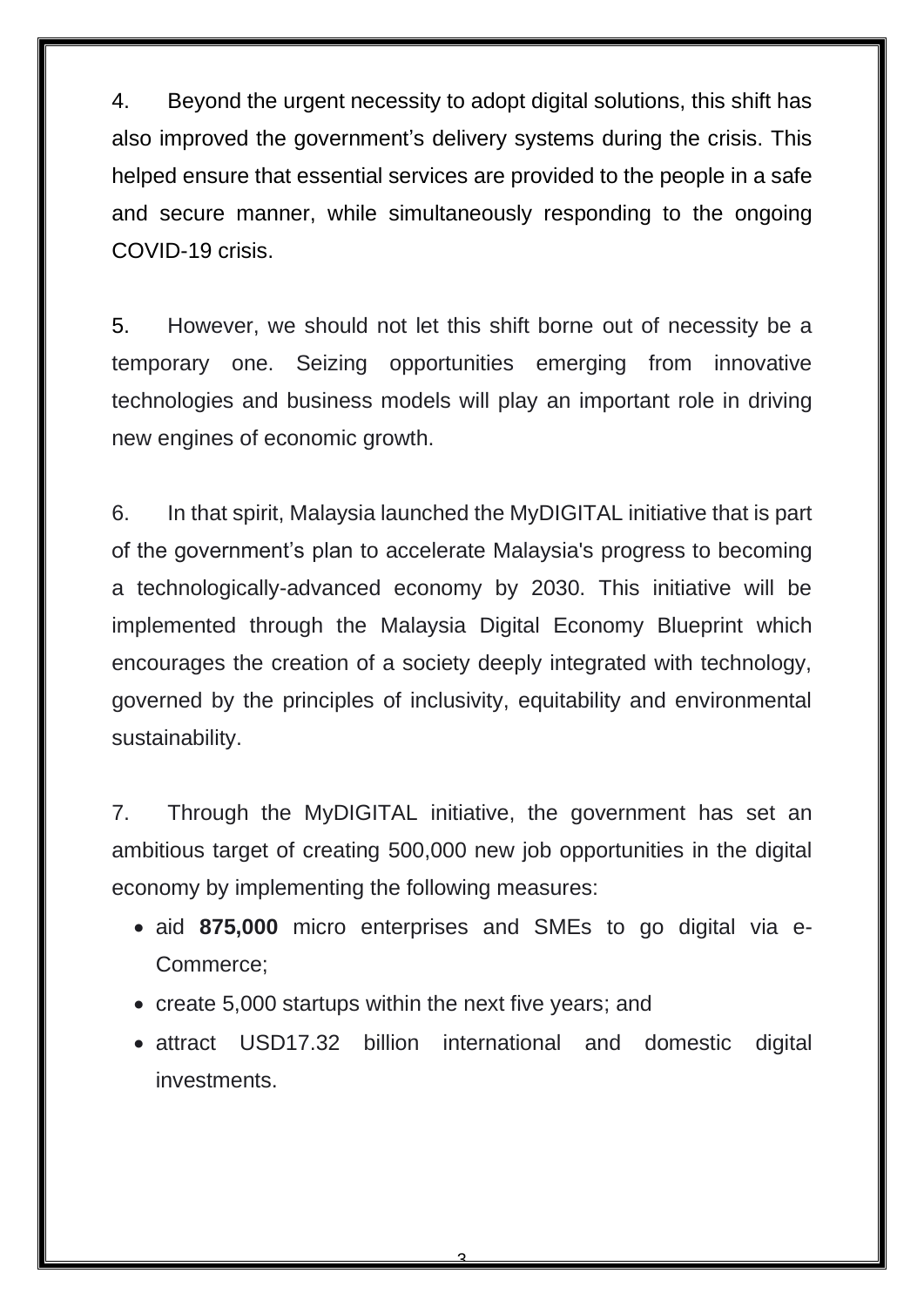8. In a bid to expand and improve Malaysia's digital connectivity, the National Digital Network (JENDELA) Action Plan was established. It will be the platform to achieve our digital aspirations through widespread deployment of mobile, fibre and fixed wireless access, as well as pave the way to 5G connection.

9. The National Trade Blueprint (NTBp) that aims to uplift export capacity and capabilities was also launched to facilitate and widen market access globally. It is also to pursue sustainability and innovation by leveraging on technology and digitalisation.

#### **Ladies and gentlemen,**

## **Reinforcing Regional Integration**

10. Malaysia has always been a firm believer of free, fair and open trade, anchored upon the rules-based multilateral trading system. The signing of the Regional Comprehensive Economic Partnership (RCEP) agreement in November 2020 signifies Malaysia's commitments to regional integration, while boosting economic activity.

11. Being the largest FTA in the world, RCEP offers preferential market access to approximately 2.2 billion people, which is equivalent to a third of the world's population.

12. This will not only present new opportunities for Malaysian businesses, but also for regional business communities tapping into RCEP to access Malaysian and ASEAN markets more broadly.

 $\Delta$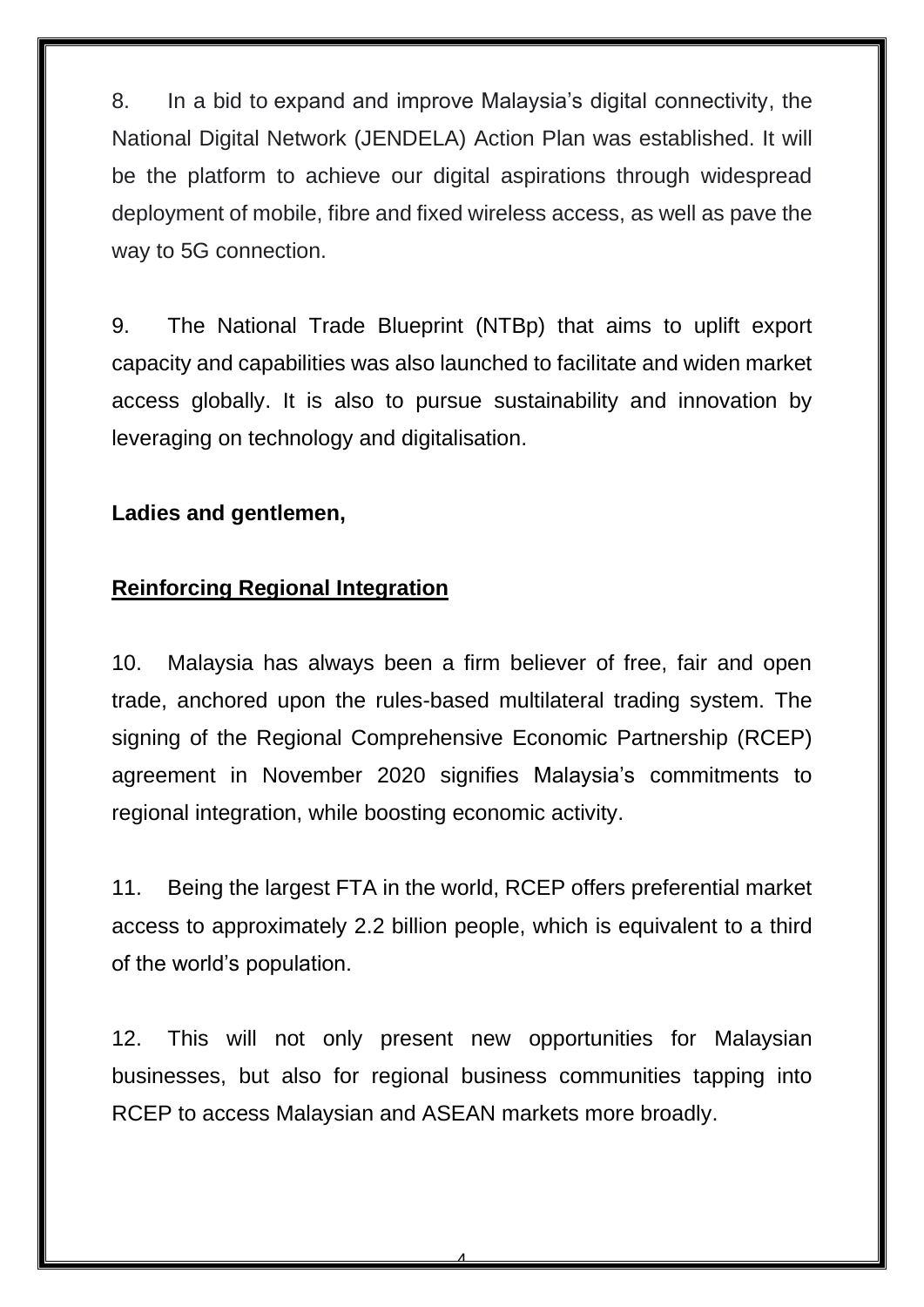#### **Ladies and gentlemen,**

13. Recognising the People Republic of China's economic potential, Malaysia pioneered diplomatic outreach to China and became the first ASEAN Member State to formalise diplomatic relations with China in 1974. Strategic ties between both countries have flourished, creating numerous new chapters in the history of our bilateral as well as ASEAN-China relations.

14. Building upon this close and enduring friendship, Malaysia and China have continued to strengthen economic ties, even during the current crisis. China has been Malaysia's largest trading partner since 2009 and accounted for 18.6% of Malaysia's total trade in 2020. Exports to China recorded a new high in 2020, expanding by 11.1% to USD37.77 billion. China was also Malaysia's biggest import source, accounting for 21.5% of total imports.

15. On the investment front, China emerged as the largest foreign investor in the manufacturing sector in Malaysia from 2016 to 2020. During these 5 years, the Ministry of International Trade and Industry Malaysia through its agency, Malaysian Investment Development Authority (MIDA) approved 243 projects with a total investment of USD14.91 billion. This provided more than 50,000 job opportunities in Malaysia.

16. Renowned Chinese companies such as Huawei, Longi Solar, Jinko Solar, Alliance Steel, Alibaba Group, Geely Auto Group, Xiamen University and many others have made Malaysia their preferred investment destination. The presence of these world-renowned companies is a testament of Malaysia's business friendly ecosystem.

<u>հ</u>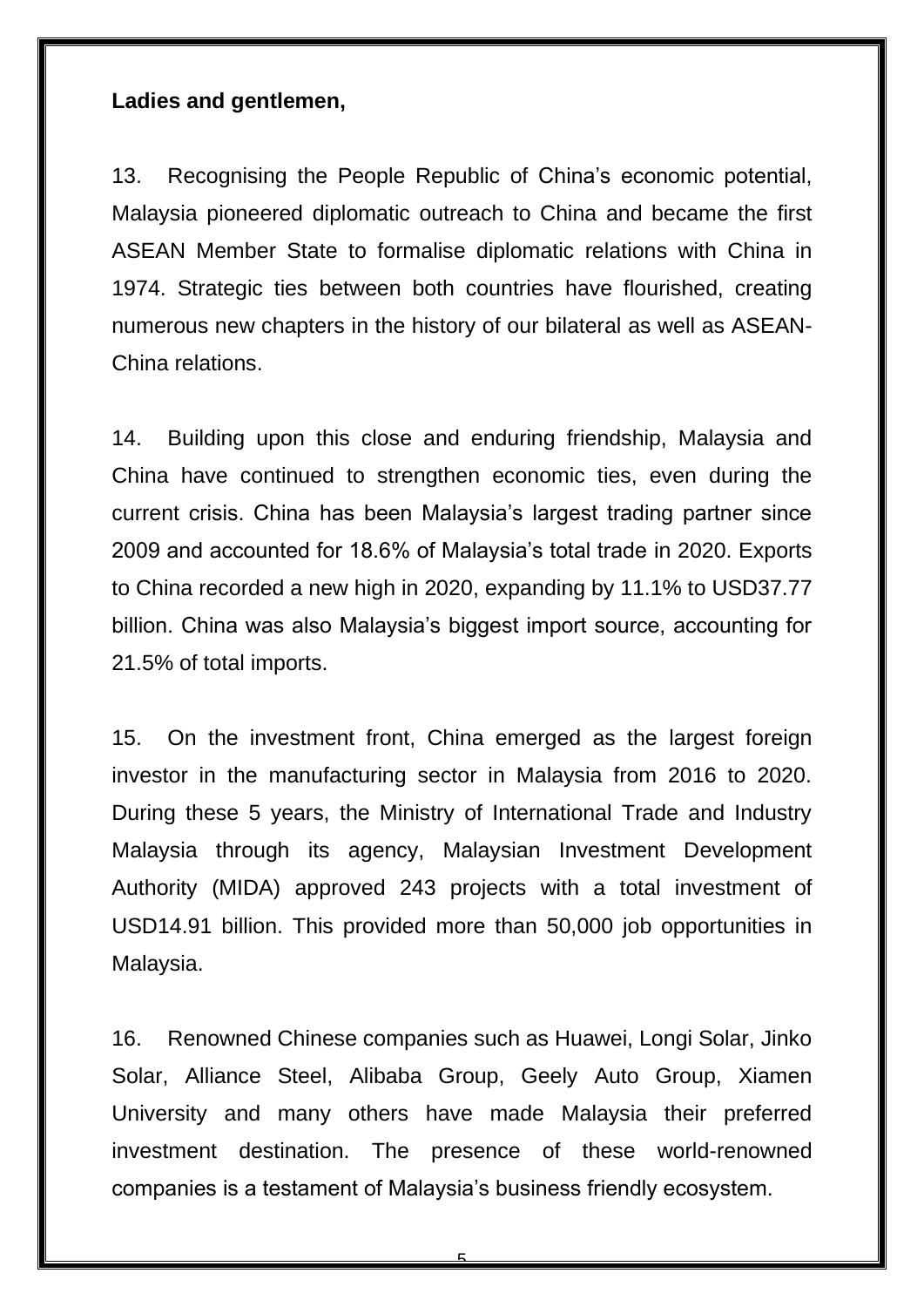17. Malaysia and China's economic collaborations were further strengthened with the signing of the Five Year Programme for Economic and Trade Cooperation, and the Belt and Road Initiative (BRI), in 2013 and 2017 respectively. In fact, Malaysia is one of the earliest supporters of China's ambitious BRI policy, recognising its huge economic potentials and role in promoting greater integration.

# **Ladies and gentlemen,**

18. Malaysia offers unparalleled advantages for investors not just as a Gateway to ASEAN, but to markets of the world. Several international organisations, in their latest reports, attest to the efficacy of the policies implemented by the Government. For instance:

- The IMD World Competitiveness Center ranked Malaysia as the  $25<sup>th</sup>$ most competitive nation among 64 economies in 2021; and
- The World Economic Forum, on the Network Readiness Index 2016 ranked Malaysia 6<sup>th</sup> most digitally savvy Government out of 139 economies.

19. Our pro-business philosophy is evidenced by the Government's commitment to the concept of a public-private partnership. Rebuilding Malaysia's economy will not be an easy feat, but it is critical for all of us to remain united as we navigate our way out of the economic downturn brought on by the pandemic.

<u>ፍ</u>